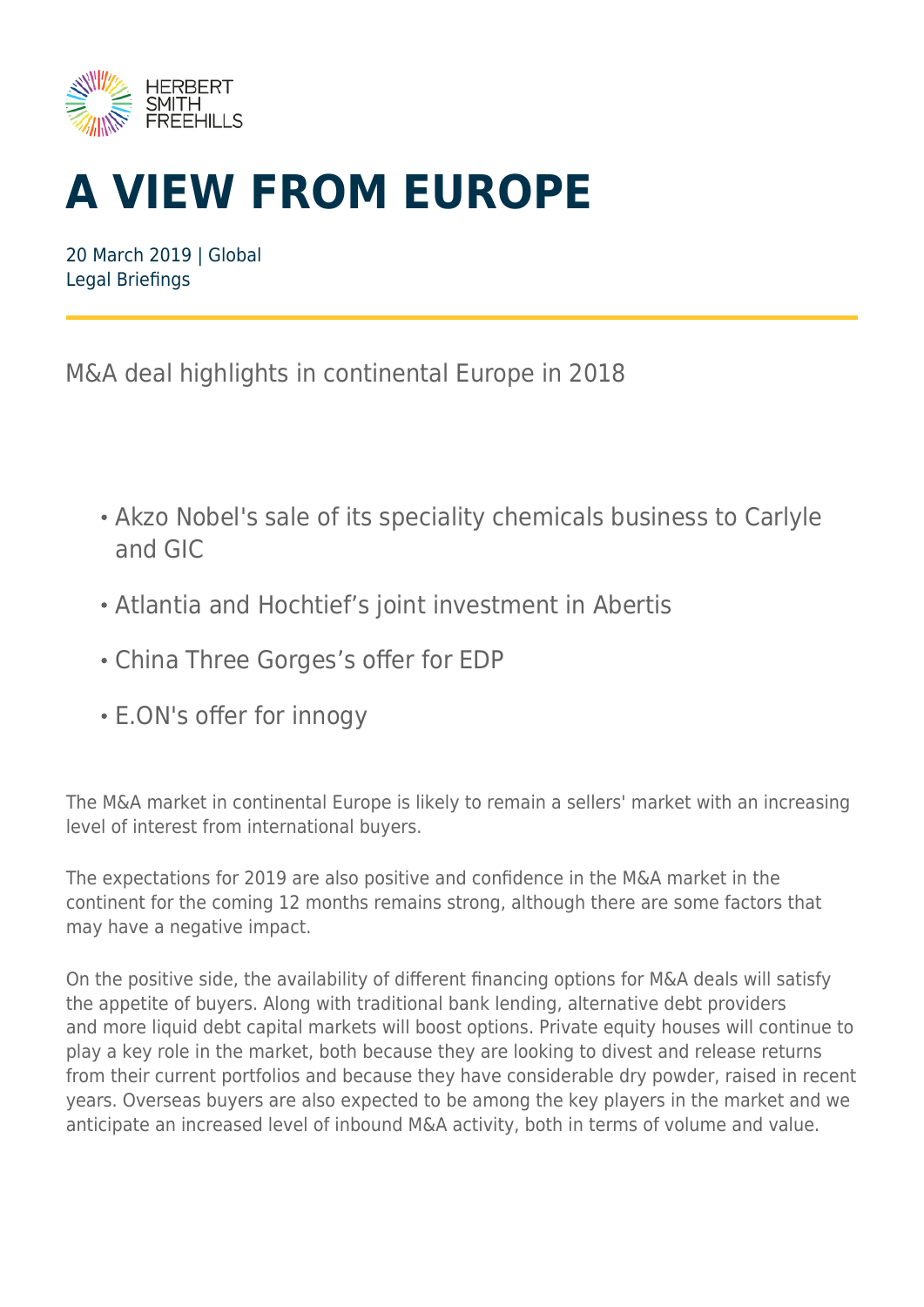There are however a number of factors that may cause M&A in Europe to slow down. These include, in particular, political instability and geopolitical risk, increasing protectionism and political intervention, and a reduction in GDP growth forecasts. Greater equity capital market volatility may also be a negative factor for public M&A activity, although it might also serve to boost the interest in private deals and, thus, have a positive impact on M&A activity overall.

Finally, it seems reasonable to expect that, as has been the case for the last few years, the M&A market in Europe will remain a sellers' market with competitive sale processes for high quality assets targeted by a significant number of bidders, including both corporates and financial buyers."

"The level of M&A activity in continental Europe was significant in 2018. While there were slightly fewer deals than in the preceding year, the total value of M&A transactions increased compared with 2017 due to, amongst other things, a number of mega-deals across a broad range of sectors (energy and utilities, construction, industrials, chemicals and TMT) and different countries (Germany, France, Spain and Portugal)."



#### European deal value and volume over the last five years

**Source: Thomson Reuters**